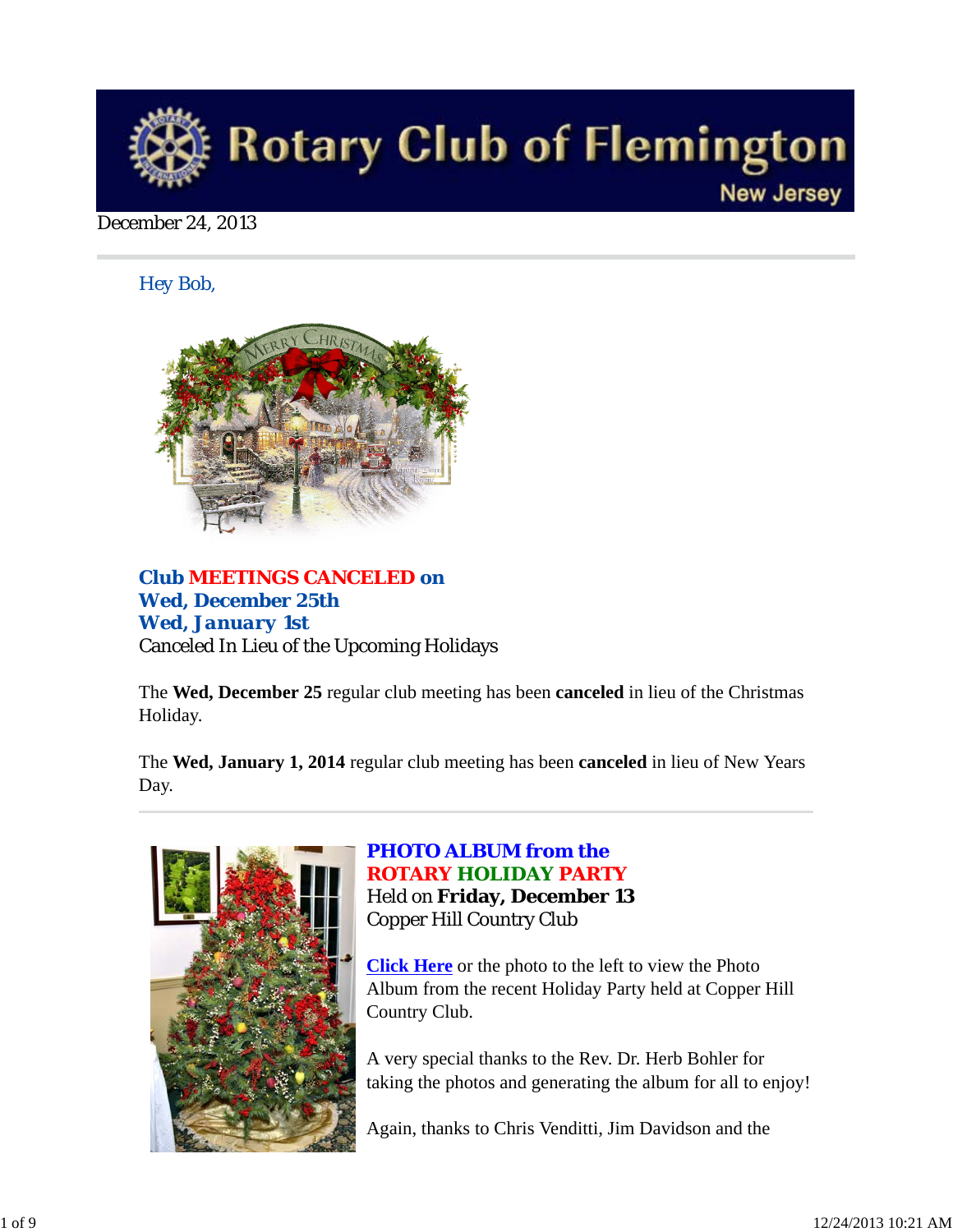

Holiday Party!

## *Rotary Club of Flemington OFFSITE MEETINGS for January 2014*

In typical fashion, Copper Hill Country Club will be closed during the month of January. Therefore, the January 2014 meetings will be held **off-site**. We will resume meetings back at Copper Hill on Wed, February 5, 2014. The following is the list of off-site meetings for January:

Wed, 1/08: **OFFSITE** Meeting at **Blue Fish Grill** - 50 Mine Street Wed, 1/15: **OFFSITE** Meeting at the **Hunterdon Medical Center** Wed, 1/22: **OFFSITE** Meeting at **Bistro 161** - 161 Main Street Wed, 1/29: **OFFSITE** Meeting at **Gallo Rosso Ristorante** - 100 Reaville Ave

## *Donations Aid Twenty five families affected by Union Hill Fire* December 20, 2013

Eighteen families were left homeless after the devastating fire on November 23, 2013 at the Union Hill Condos. Mayor Michele McBride of Union Township and Mayor Janice Kovach of the Town of Clinton reached out to Megan Jones-Holt of Clinton Sunrise Rotary Club to ask for assistance in helping these families and managing donations.

The Clinton Sunrise Rotary Club responded immediately and set up the Union Hill Fire Fund. We are accepting donations of checks and gift cards. To date, we have received donations from various community members, other Rotary Clubs, Town of Clinton employees and the Clinton Public School Teachers.

The club to date has distributed close to \$11,000.00 to the 18 owners and seven renters affected and the donations still are coming in. Today more gift cards were picked up at the Town of Clinton municipal building.

"We tried to get some of the donations to the families for Thanksgiving, but it was more involved that anticipated. We are so happy to be able to get support to them in time for Christmas," stated Megan Jones-Holt, Clinton Town resident.

If you would like to help these families, please send checks (made out to Clinton Sunrise Rotary Club) and/or gift cards to:

Clinton Sunrise Rotary Club P.O. Box 5435 Clinton, New Jersey 08809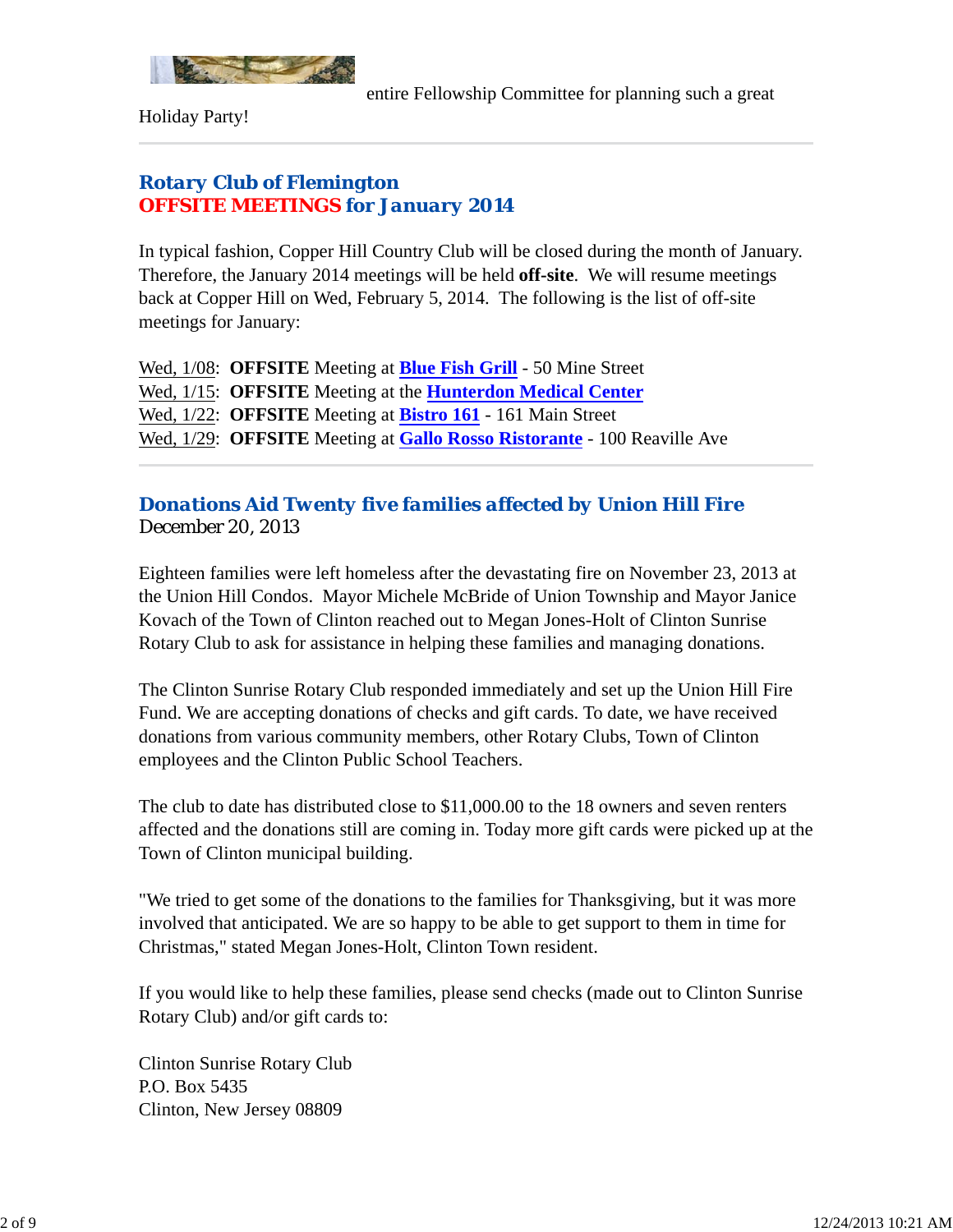We'd like to Thank all the donors for their generosity with helping your neighbors in need.

Megan Jones-Holt Clinton Sunrise Rotary



*DONATING CANDY CANES & ORANGES* **Thanks to Wayne & Wendy Randolph** Since 1985

A very special thanks to Wayne & Wendy Randolph for continuing to deliver the extra candy canes & oranges to places in need.

**CLICK HERE** to read more.

# *CHARTER CELEBRATION DINNER honoring the ROTARY e-CLUB of HUNTERDON HORIZON*

**Thursday, January 30, 2014 at 6pm** Grape Finale 8 Bartles Corner Road, Suite 107 - Flemington, NJ Cost: \$40 per Person Click Here to Pre-Register by November 26th

The Rotary e-Club of Hunterdon Horizon cordially invites you and your guest to share in their Charter Celebration dinner. Click the link above or view the invitation below for more information. If you have any questions, please contact Florentine Lehar at 908-392-3853.

# *Rotary BRIDGING THE GAP*

### **Rotarians being Sought as Mentors!** February 4, 2014 (8-10am) - BTG

February 25, 2014 (8-10am) - BTG March 25, 2014 - Job Fair May 13, 2014 - Awards Breakfast

**Click Here** for additional information.



As you know, the Rotary Club of Flemington is a member of the H.C. Chamber of Commerce. This enables all Rotarians the ability to attend a Chamber function as a "member". If someone asks you what your business is, you would explain that you are a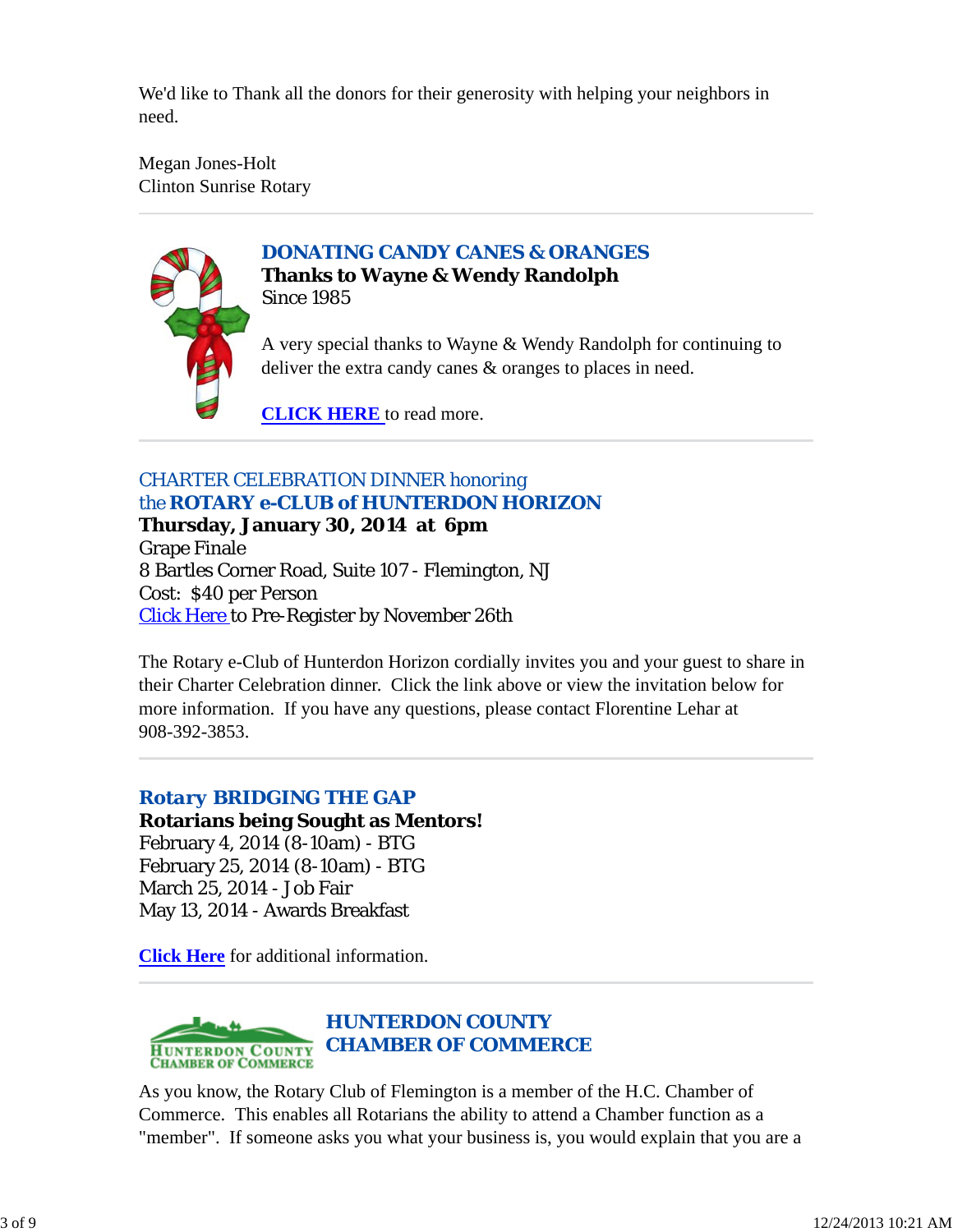member representing the Rotary Club of Flemington. **Click Here** to visit the Chamber website for a listing of upcoming events.

## *ROTARY DISTRICT 7510 NEWS*

**Click Here** to read the current news from our Rotary District 7510.

## *SPEAKERS & PROGRAMS BEING SOUGHT*

We are always seeking new or creative ideas for upcoming meeting programs and speakers. If you have a program or speaker, please pass them onto Mick Schaible. **Click here** to generate an email directly to Mick.

## *UPCOMING DATES TO NOTE*

## **Summary of Upcoming Club Meeting Programs:**

Wed, 12/25: **NO Meeting** in Lieu of Christmas Wed, 1/1/2014: **NO Meeting** in Lieu of New Year's Day

Wed, 1/08: **OFFSITE** Meeting at **Blue Fish Grill** - 50 Mine Street Wed, 1/15: **OFFSITE** Meeting at the **Hunterdon Medical Center** Wed, 1/22: **OFFSITE** Meeting at **Bistro 161** - 161 Main Street Wed, 1/29: **OFFSITE** Meeting at **Gallo Rosso Ristorante** - 100 Reaville Ave

**Next RCOF Board Meeting:** Thurs,  $1/9/2014$  at 6:00 PM (usually the 1<sup>st</sup> Thursday). Next Membership Meeting: Wed, 1/8/2014 at 1:30 PM (usually the 2<sup>nd</sup> Wednesday).

## **Upcoming RCOF Club Events, Fundraisers, Fellowship Events, Etc**.:

Mon, 2/24/2014: Hunterdon Rotary Soup Cook-Off Sun, TBD: Rotary Bark in the Park Dog Walk Sat, 7/7/2014: Pedals for Progress Bicycle, Sewing Machine & Sports Gear Collection

## **Rotary District 7510 Events & Functions:**

Wed, 2/5: PETS 1 - Hotel Somerset-Bridgewater (6:30pm) Fri, 3/21: PETS 2 - Marriot Hotel, Whippany, NJ (6:00pm) May 17: World Peace Day May 2-3: **District Conference** Wed,  $5/14$ : District Assembly - Hotel Somerset-Bridgewater (2:30pm to 8:30pm) May 30 - June 1: RYLA, 4-Way Test Speech Contest, Rotaract, Interact & Early Act.

## *COMMITTEE LIST:*

**Click Here** to download the listing of all current Club Committee's and its members.

## *"MEMBERS ONLY" WEBSITE:*

**Goto the Members Only section of the website to find:**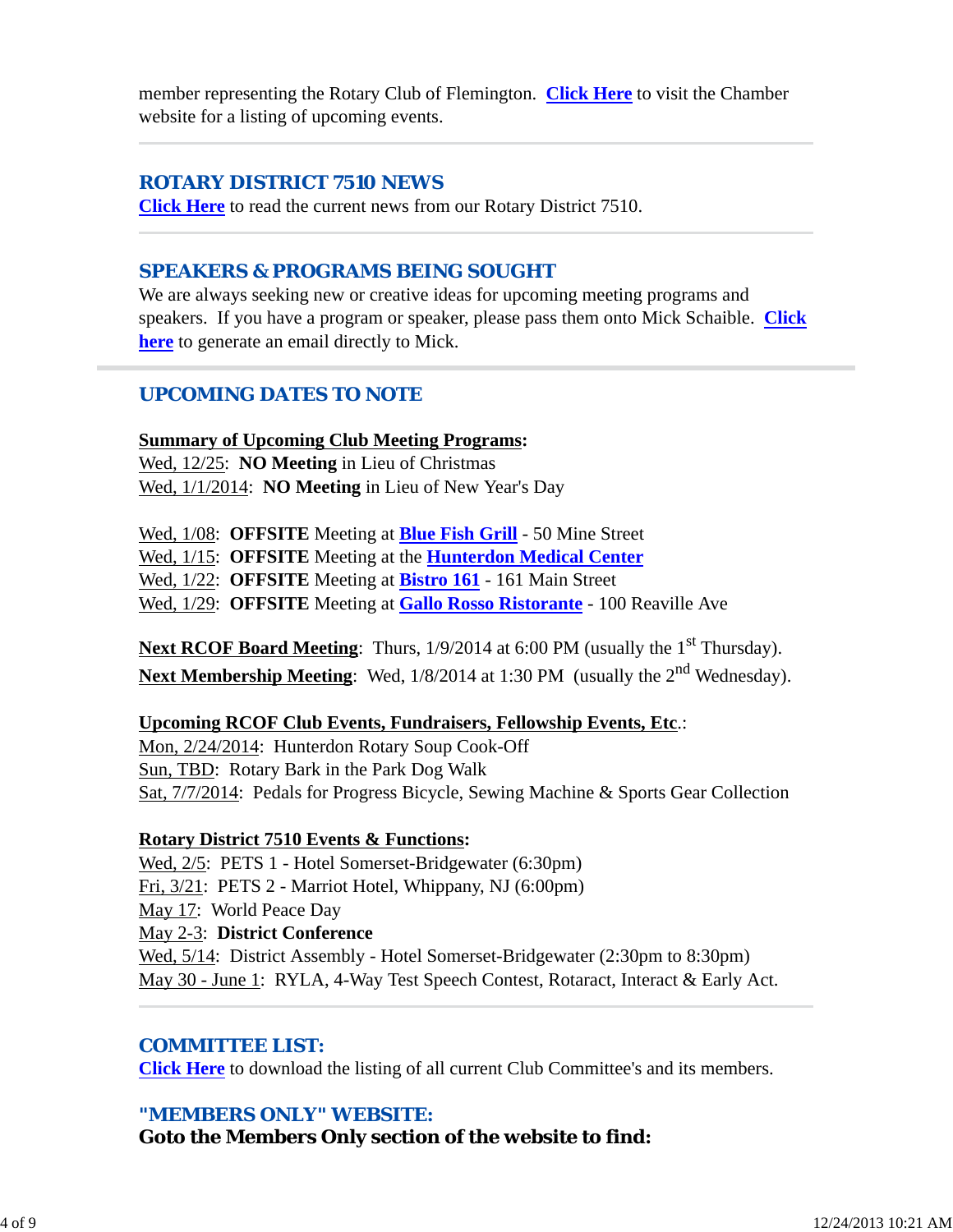- 1) The "Membership Proposal Form" to propose a new member.
- 2) An Online Copy of the Club Membership Directory.
- 3) A Link to All Photos Albums of the Club.

### *ROTARY WEBSITE LINKS:*

Rotary International: **www.Rotary.org** Rotary District 7510: **www.RotaryNJ.org**

### *NEARBY ROTARY CLUB MEETINGS:*

As A Rotarian, you are Welcome to attend a Rotary Club meeting anywhere in the world. Click here for the Rotary Club Locator App. Or see below for some local meetings:

### Mondays

**Lambertville/New Hope** (6:30 pm) - Lambertville Station Restaurant; 11 Bridge Street, Lambertville NJ 08530

**Piscataway** (12:15 pm) - Radisson Hotel; 21 Kingsbridge Road, Piscataway, NJ 08854

### Tuesdays

**Whitehouse** (12:15 pm) - Max's 22; 456 Route 22 West, Whitehouse Station, NJ 08889 **Princeton** (12:15 pm) - The Nassau Club; 6 Mercer Street, Princeton, NJ 08540 **Bridgewater-Bound Brook** (12:15 pm) - Arbor Glenn; 100 Monroe St, Bridgewater 08807

### Wednesdays

**Branchburg Township** (7:30 am): Stoney Brook Grille; 1285 Route 28, North Branch, NJ 08876

**Flemington** (12:15pm): Copper Hill Country Club; 100 Copper Hill Road, Ringoes, NJ 08851

**Hillsborough Township** (6:15 pm): Pheasant's Landing; 311 Amwell Road (Rt. 514), Hillsborough, NJ 08844

### Thursdays

**Clinton Sunrise** (7:30 am): Clinton Fire Department; New Street, Clinton, NJ 08809 **Somerville/Bridgewater** (12:15 pm): Bridgewater Manor; 1251 US Highway 202/206, Bridgewater, NJ 08807

**Trenton** (12:15 pm): Freddie's Tavern; 12 Railroad Avenue, West Trenton, NJ 08628

### Fridays

**North Hunterdon** (12:15 pm): Beaver Brook County Club; 25 County Club Drive, Annandale, NJ 08801 **Princeton Corridor** (12:15pm): Hyatt Regency; 102 Carnegie Center, Rt. 1 North,

Princeton, NJ 08540

### eClub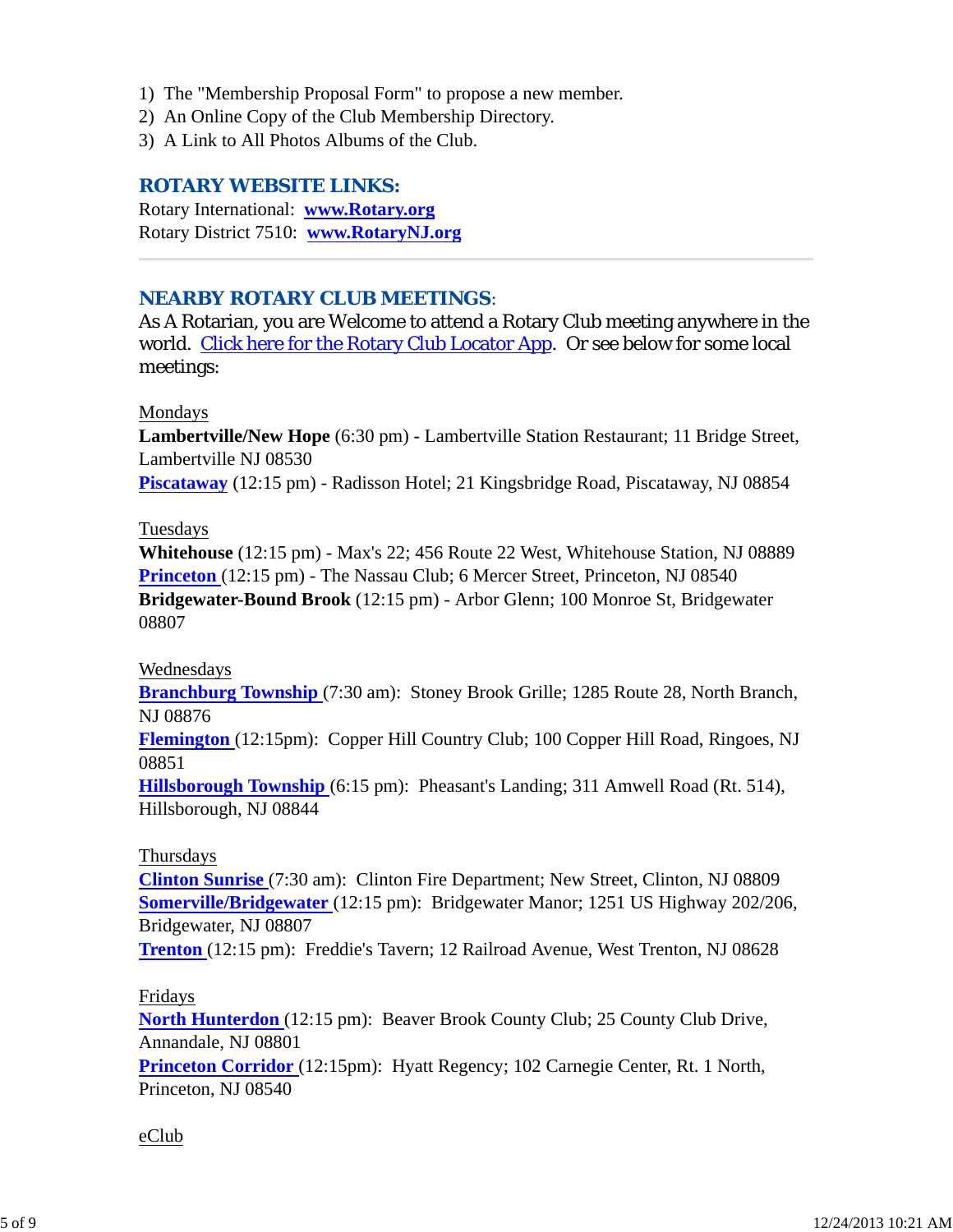**Rotary eClub of Hunterdon Horizon**: View website for meetings or online makeups.

RI President's Call for Action in **2013-2014**: **"Engage Rotary, Change Lives" Rotary Club of Flemington - Our 90th Year**

Founded October 3, 1923 \* Charter #1529 \* District 7510

| President                                                    | <b>Ira Liebross</b>                         |  |
|--------------------------------------------------------------|---------------------------------------------|--|
| President-Elect                                              | <b>Lynn Hyman</b>                           |  |
| Secretary                                                    | <b>Michele Kavanagh</b>                     |  |
| Treasurer, General                                           | <b>Bob Newland</b>                          |  |
| Treasurer, Lunch                                             | <b>D.J. Wright</b>                          |  |
| <b>Board Members</b>                                         | Karen Widico (immediate past president)     |  |
|                                                              | <b>Jim Davidson</b>                         |  |
|                                                              | <b>Nancy Kahl</b>                           |  |
|                                                              | <b>Mick Schaible</b>                        |  |
|                                                              | <b>Chris Venditti</b>                       |  |
| Sergeant-at-Arms                                             | <b>Tom Fisher</b>                           |  |
| <b>RI</b> President                                          | Ron D. Burton (Norman, Oklahoma, USA)       |  |
| District Governor (DG)                                       | Tulsi R. Maharjan (Branchburg, NJ)          |  |
| District Governor Elect (DGE)                                | Melvin I. Kevoe "Mel" (Springfield, NJ)     |  |
| District Governor Nomimee (DGE)                              | Hal Daume (Berkeley Heights, NJ)            |  |
| <b>Assistant District Governor (ADG)</b>                     | Michael Toscani (Lambertville-New Hope, PA) |  |
| Club Meetings: Wednesday, 12:15 pm, Copper Hill Country Club |                                             |  |
| 100 Copper Hill Road, Ringoes 08551                          |                                             |  |



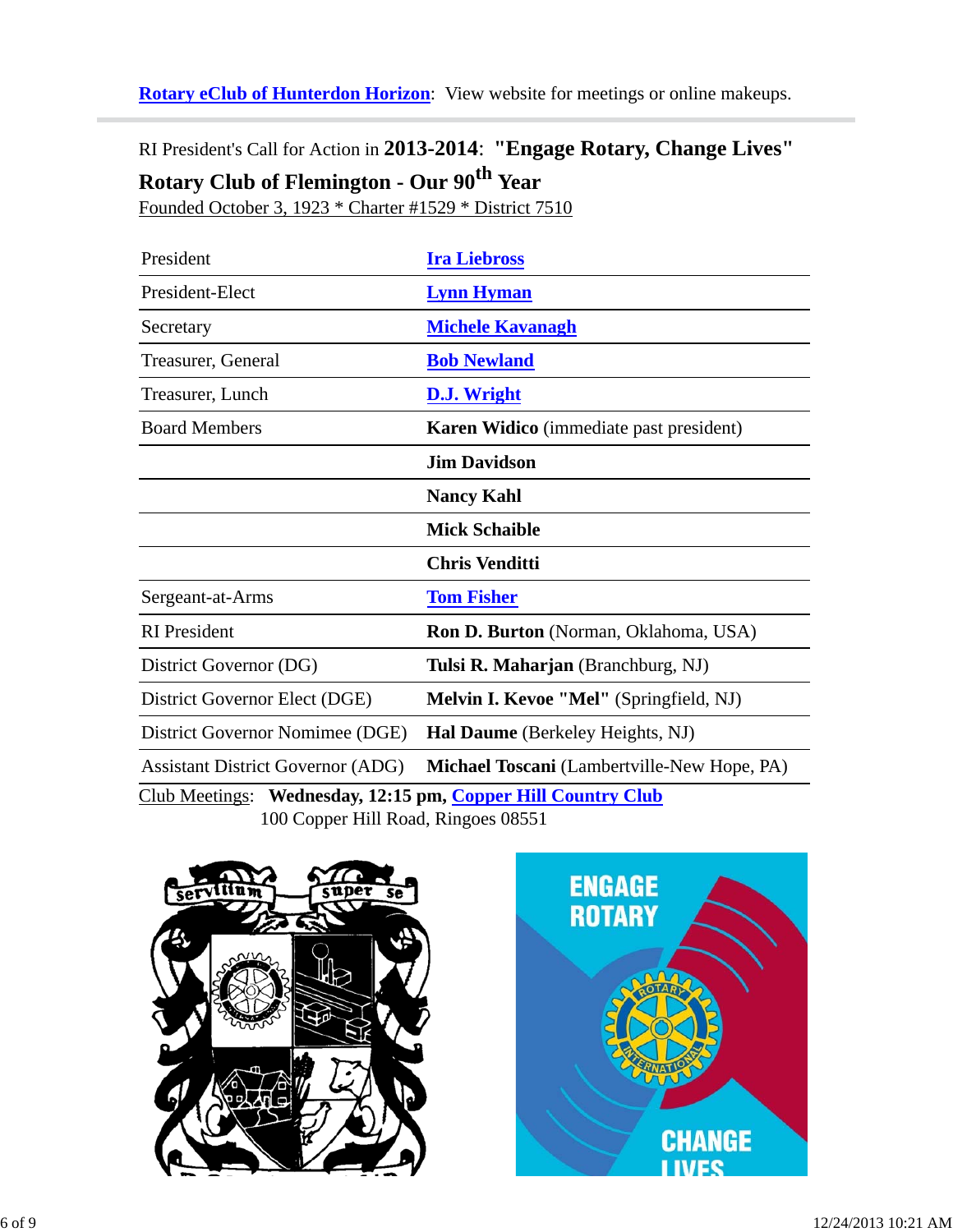



**MISSION STATEMENT:** The mission of Rotary International is to assist and guide Rotarians and Rotary clubs to accomplish the Object of Rotary to ensure Rotary's continuing relevance and to help build a better world, emphasizing service activities by individuals and groups that enhance the quality of life and human dignity, encouraging high ethical standards, and creating greater understanding among all people to advance the search for peace in the world.

**THE OBJECT OF ROTARY:** The object of Rotary is to encourage and foster the ideal of service as a basis of worthy enterprise and, in particular, to encourage and foster:

**1st**: The development of acquaintance as an opportunity for service;

**2nd**: High ethical standards in business and professions, the recognition of the worthiness of all useful occupations, and the dignifying of each Rotarian's occupation as an opportunity to serve society;

**3<sup>rd</sup>**: The application of the ideal of service in each Rotarian's personal, business and community life;

**4th**: The advancement of international understanding, goodwill, and peace through a world fellowship of business and professional persons united in the ideal of service.

**THE 4-WAY TEST:** "Of the things we think, say or do:

**1st**: Is it the Truth?

2<sup>nd</sup>: Is it Fair to all concerned?

**3rd**: Will it build goodwill and better friendships?

**4th**: Will it be beneficial to all concerned?"

## *ROTARY's AVENUE'S OF SERVICE*:

**1)** Through **Club Service**, we have fun, build lasting friendships, and make sure that our club runs well.

**2)** Through **Vocational Service**, we volunteer our professional skills to serve others and promote integrity in everything we do.

**3)** Through **Community Service**, we address local needs and work with our community to bring lasting improvements.

**4)** Through **International Service**, we meet humanitarian needs around the globe and promote world understanding and peace.

**5)** Through **Youth Service**, we work with young people to help them become the next generation of leaders, visionaries, and peacemakers.

## **2013-2014 CLUB MEMBER ROSTER**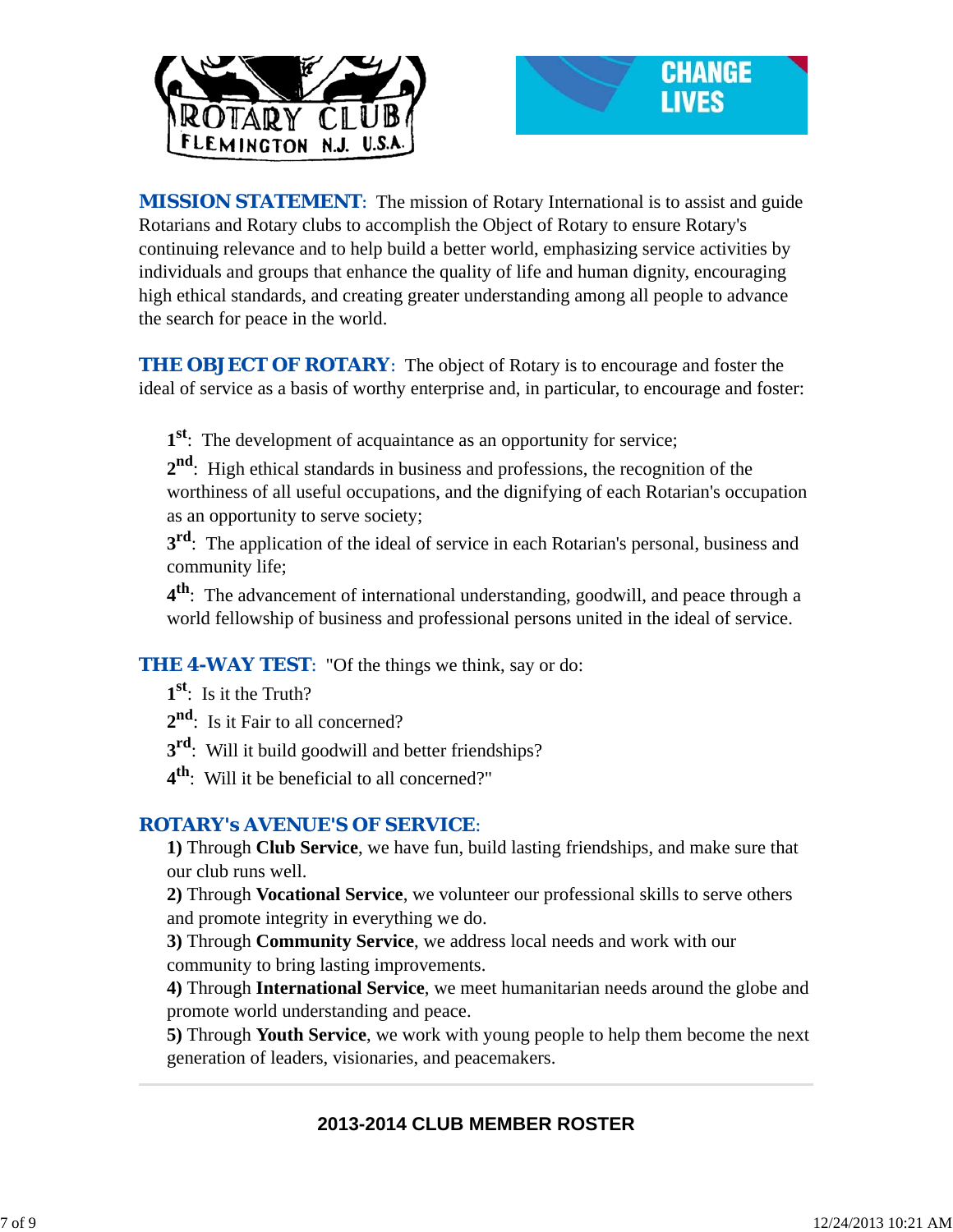## **Rotary Club of Flemington, NJ**

Current Number of Members: 46

| Rotarian                          | <b>Member Since</b> | <b>Classification</b>                    |
|-----------------------------------|---------------------|------------------------------------------|
| Black, Bruce B.                   | 2007                | <b>Health and Fitness</b>                |
| Bohler, Herbert C. (Herb)         | 1977                | <b>Specialty Advertising</b>             |
| Chittenden, Robert L. (Bob)       | 2003                | M.E.F.P. Consulting Engineering          |
| Clark, Arthur L. (Sandy)          | 1987                | Printing                                 |
| Copeland, Harrie E. III           | 1976                | Auctioneering/Banking                    |
| Davidson, James G. (Jim)          | 2002                | <b>Rubber Products</b>                   |
| Ferrari, Frederick J. (Fred)      | 1964                | Orthodontia                              |
| Fisher, Charles H. (Charlie)      | 1961                | <b>Funeral Services</b>                  |
| Fisher, Thomas H. (Tom)           | 2012                | <b>Property &amp; Casualty Insurance</b> |
| Harrison, Jeffrey (Jeff)          | 1996                | Psychotherapy                            |
| Hennessy, Jr., Richard (Rich)     | 2010                | <b>Financial Advisor</b>                 |
| Hyman, Lynn                       | 2010                | <b>Retail Banking</b>                    |
| Kahl, Nancy                       | 2012                | Massage Therapy                          |
| Kamnitsis, Christopher P. (Chris) | 2001                | <b>Financial Planning</b>                |
| Kavanagh, Michele                 | 2013                | <b>Community Banking</b>                 |
| Liebross, Ira                     | 1997                | <b>Family Medicine</b>                   |
| Loew, Darren                      | 2002                | Orthodontics                             |
| Martin, Teresa (Terry)            | 1993                | Solid Waste/Recycling                    |
| Mazujian, Harry                   | 2004                | Clergy                                   |
| McWilliams, Nancy                 | 1992                | Psychotherapy                            |
| Metz, Kim                         | 2007                | <b>Technical Education</b>               |
| Muller, George D.                 | 1964                | <b>Cut Glass Manufacturing</b>           |
| Nastasi, William (Bill)           | 1996                | <b>General Contracting</b>               |
| Newland, Robert D. (Bob)          | 1998                | Insurance                                |
| Ownes, Terry M.                   | 1987                | <b>Floor Covering</b>                    |
| Parente, Steven (Steve)           | 2005                | Classification                           |
| Phelan, Christopher J. (Chris)    | 2009                | <b>Chamber Of Commerce</b>               |
| Randolph, R. Wayne                | 1982                | <b>Veterinary Medicine</b>               |
| Reinbacher, Otto A.               | 1997                | Clergy                                   |
| Rogow, Stephen S. (Steve)         | 1973                | Orthodontics                             |
| Schaible, R. Michael (Mick)       | 1998                | <b>Appraisal Services</b>                |
| Skowronek, Kenneth J. (Ken)       | 1994                | <b>Family Law</b>                        |
| Sollner, Richard F. (Dick)        | 1962                | Air Transportation                       |
| Stothoff, Richard H. (Dick)       | 1966                | <b>Sanitary Engineering</b>              |
| Stout, Deborah (Debbie)           | 2013                | <b>Retail Banking</b>                    |
| Thatcher, Thomas P. (Tom)         | 2006                | <b>Professional Planning</b>             |
| Venditti, Christopher C. (Chris)  | 2009                | <b>Automotive Distribution</b>           |
| Weinstein, Theodore H. (Ted)      | 1994                | <b>Pulmonary Medicine</b>                |
| Widico, Karen A.                  | 1997                | <b>Public Health Services</b>            |
| Williams, Gwen                    | 1991                | Purchasing/Manufacturing                 |
| Wise, Robert (Bob)                | 1992                | <b>Hospital Administration</b>           |
| Woske, Harry                      | 1977                | Cardiology                               |
| Wright, Daniel J. (D.J.)          | 2003                | <b>Funeral Services</b>                  |
| Zanetti, Edward G. (Ed)           | 1971                | Plumbing & Heating                       |
| Ziegler, Joseph E. (Joe)          | 1988                | <b>Investment Advisor</b>                |
| Zullo, John J. (Johnnie)          | 1987                | <b>Chemical Engineering</b>              |